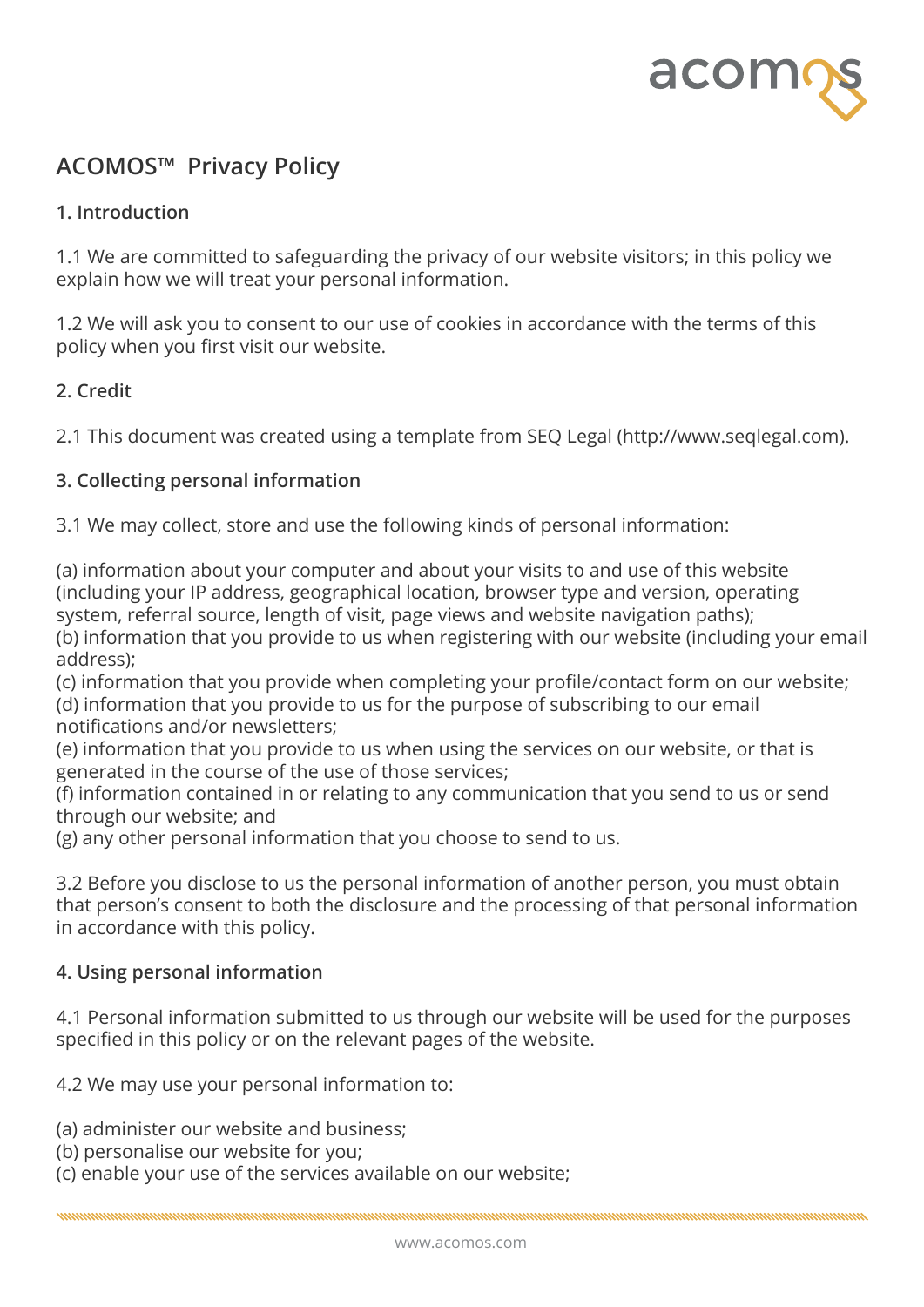

(d) supply to you services purchased through our website;

(e) send statements, invoices and payment reminders to you, and collect payments from you; (f) send you non-marketing commercial communications;

(g) send you email notifications that you have specifically requested;

(h) send you our email newsletter, if you have requested it (you can inform us at any time if you no longer require the newsletter);

(i) send you marketing communications relating to our business which we think may be of interest to you, by post or, where you have specifically agreed to this, by email or similar technology (you can inform us at any time if you no longer require marketing communications);

(j) deal with enquiries and complaints made by or about you relating to our website; (k) keep our website secure and prevent fraud; and

(l) verify compliance with the terms and conditions governing the use of our website.

4.3 We will not, without your express consent, supply your personal information to any third party for the purpose of their or any other third party's direct marketing.

## **5. Disclosing personal information**

5.1 We may disclose your personal information to any of our employees, officers, professional advisers insofar as reasonably necessary for the purposes set out in this policy.

5.2 We may disclose your personal information to any member of our group of companies (this means our subsidiaries, our ultimate holding company and all its subsidiaries) insofar as reasonably necessary for the purposes set out in this policy.

5.3 We may disclose your personal information:

(a) to the extent that we are required to do so by law;

(b) in connection with any ongoing or prospective legal proceedings;

(c) in order to establish, exercise or defend our legal rights (including providing information to others for the purposes of fraud prevention and reducing credit risk);

(d) to any person who we reasonably believe may apply to a court or other competent authority for disclosure of that personal information where, in our reasonable opinion, such court or authority would be reasonably likely to order disclosure of that personal information.

5.4 Except as provided in this policy, we will not provide your personal information to third parties.

# **6. Security of personal information**

6.1 We will take reasonable technical and organisational precautions to prevent the loss, misuse or alteration of your personal information.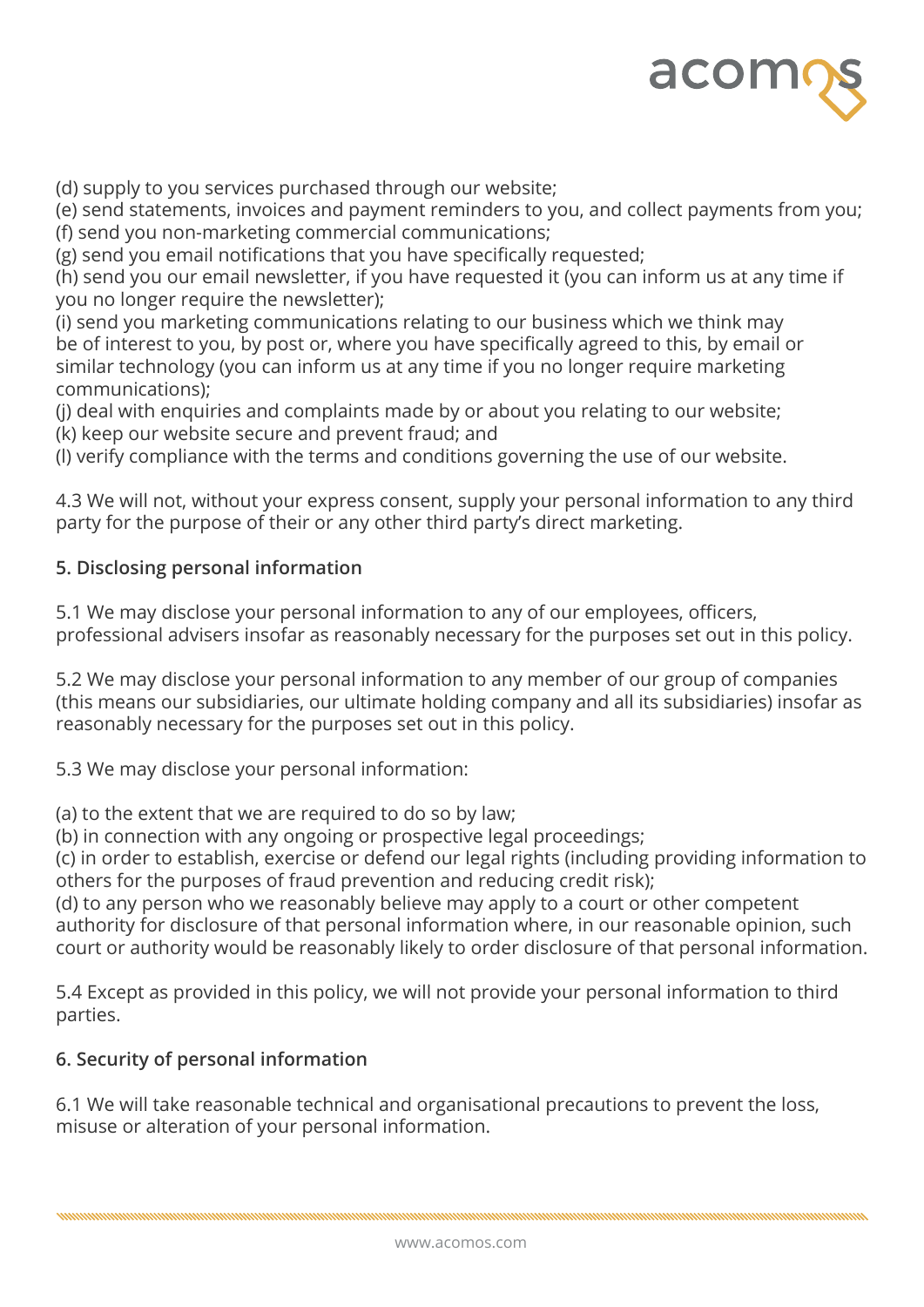

6.2 We will store all the personal information you provide on our secure (password- and firewall-protected) servers.

6.3 You acknowledge that the transmission of information over the internet is inherently insecure, and we cannot guarantee the security of data sent over the internet.

6.4 You are responsible for keeping the password you use for accessing our website confidential; we will not ask you for your password (except when you log in to our website).

#### **7. Our details**

7.1 This website is owned and operated by Hotec Ltd.

7.2 We are registered in England and Wales under registration number 06346791, and our registered office is Thomas House, 84 Eccleston Square, London SW1V 1PX.

7.3 You can contact us: (a) by post, using the postal address given above; (b) using our website contact form; (c) by telephone, on +44 (0) 330 025 2030 (d) by email, using [support@acomos.com](mailto:support%40acomos.com?subject=)